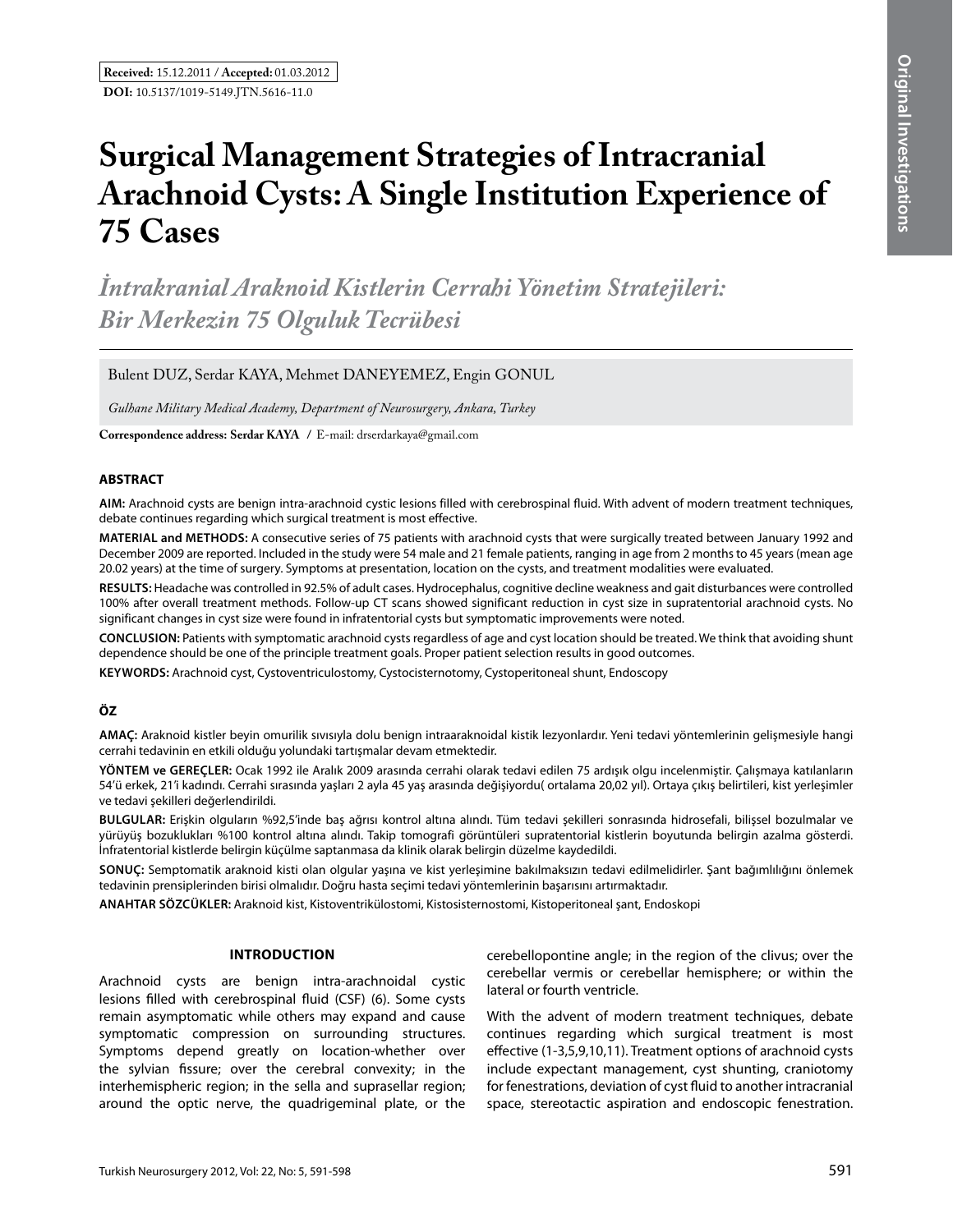Previous studies suggested that variability in outcomes could be partially attributed to differences in operative technique (9).

We retrospectively report on consecutive series of patients with surgically treated arachnoid cysts in a single institution and gathered selection criteria of treatment.

## **Material and methods**

# *Patient selection:*

Institutional review board approval was obtained for the retrospective review of the patient records pertinent to the study. All patients were symptomatic and underwent surgery following consensus of the department faculty. Asymptomatic patients and the patients who were managed with observation only were excluded from the study. All patient records were reviewed, and symptoms at presentation, cyst location, age, cyst resolution, symptom resolution, follow-up periods and treatment modalities were recorded.

## **Results**

*Patients:* Between January 1992 and December 2009, 75 patients with intracranial arachnoid cysts underwent surgery in our department of neurosurgery. All diagnoses were confirmed on neuroimaging, during surgery and with histopathological examination. Included in the study were 54 male (72%) and 21 female (28%) patients, ranging in age from 2 months to 45 years (mean age 20.02 years) at the time of surgery.

*Pediatric patients:* 11 patients (14,6%) were less than 16 years old. Two intracranial cysts were diagnosed in intrauterine ultrasonography (USG) examination. Patients did well after birth. During periodic follow-up, shifting on computed tomography (CT) images and intracranial pressure (ICP) elevation signs were noted in the first year of life. The patient with intraventricular arachnoid cyst underwent endoscopic cystoventriculostomy and other patient with an arachnoid cyst located at sylvian fissure underwent cystoperitoneal shunting.

*Symptoms:* Symptoms at presentation included headache (75%), seizures (26.1%), hydrocephalus (10%), cognitive decline (10%), weakness (10%), and gait disturbance (15%).

*Follow-up:* Overall postoperative follow-up ranged between 9 months and 6 years (mean 2.2 years). Follow-up of endoscopic operations ranged between 6 months and 24 months (mean 12 months). The follow-up of the patients were performed with regular CT scans in every three months in the first year following the operation. After the first year, annual CT scans were preferred.

*Lesion Location:* Sixty two of the cysts were supratentorial (82,6%), and thirteen infratentorial (17, 4%): Thirty eight in the sylvian fissure (50,6%), ten in the temporal lobe (13.3%), four in the intraventricular region (5,3%), four in the suprasellar area (5,3%), and five were located in the cerebral convexity (6.6%).

# **Treatment methods**

All procedures were performed after induction of general anesthesia. No seizure prophylaxis or corticosteroids were applied. All patients received intravenous antibiotic prophylaxis just before skin incisions. Neuronavigation system was not used. No fenestration was repeated and when fenestration failed shunting procedures were performed.

*Endoscopic cyst treatment (20%):* Fifteen patients whose cysts were in close communication to basal cisterns or lateral ventricles were selected for endoscopic treatment. Endoscopic treatment was either cystoventriculostomy or cystocisternotomy. One in the intraventricular region diagnosed in intrauterine USG and underwent operation for cystoventriculostomy two months after birth, two in intraventricular region in adults underwent operation for cystoventriculostomy, ten in sylvian fissure underwent cystocisternotomy and two infratentorial cysts underwent cystocisternotomy.

*Microscopic cyst wall excision (5,3%):* Four cerebral convexity arachnoid cysts underwent microscopic cyst wall excision (Figure 1A-F). Histopathological examination revealed "glioependymal cyst".

*Microscopic cystocisternotomy (28%):* Twenty one patients underwent microscopic fenestration of the cysts into the basal cisterns. Seventeen were supratentorial and 4 infratentorial (Table I).

*Shunting procedure as primary treatment (46,6%):* Thirty five patients underwent shunting procedure as primary treatment.

*Shunting procedure following the failure of microscopic treatments (47.6%):* Ten of 21 patients underwent shunting procedure following remaining or recurrence symptoms following microscopic cystocisternotomy. Timing of shunting procedure following microscopic operations ranged between 1 and 14 months (mean 4.2 months).

*Symptomatic improvement:*: Headache was controlled in 92.5% of adult cases. Hydrocephalus, cognitive decline, weakness and gait disturbances were controlled 100% after overall treatment methods. All 17 patients with seizure problems had been treated with anticonvulsants and they were seizure free before the operations.

Follow-up CT scans showed significant reduction in cyst size in 83% of supratentorial arachnoid cysts.

*Infratentorial arachnoid cysts:* No significant changes in cyst size were found in infratentorial cysts but symptomatic improvements were noted (Figure 2A-F). All of microscopic treatments were followed by shunting due to symptom recurrence. In two patients symptomatic recurrences were seen one year following microscopic treatment. Overall 11 infratentorial arachnoid cysts underwent shunting procedures and 4 of them underwent shunt revision operations.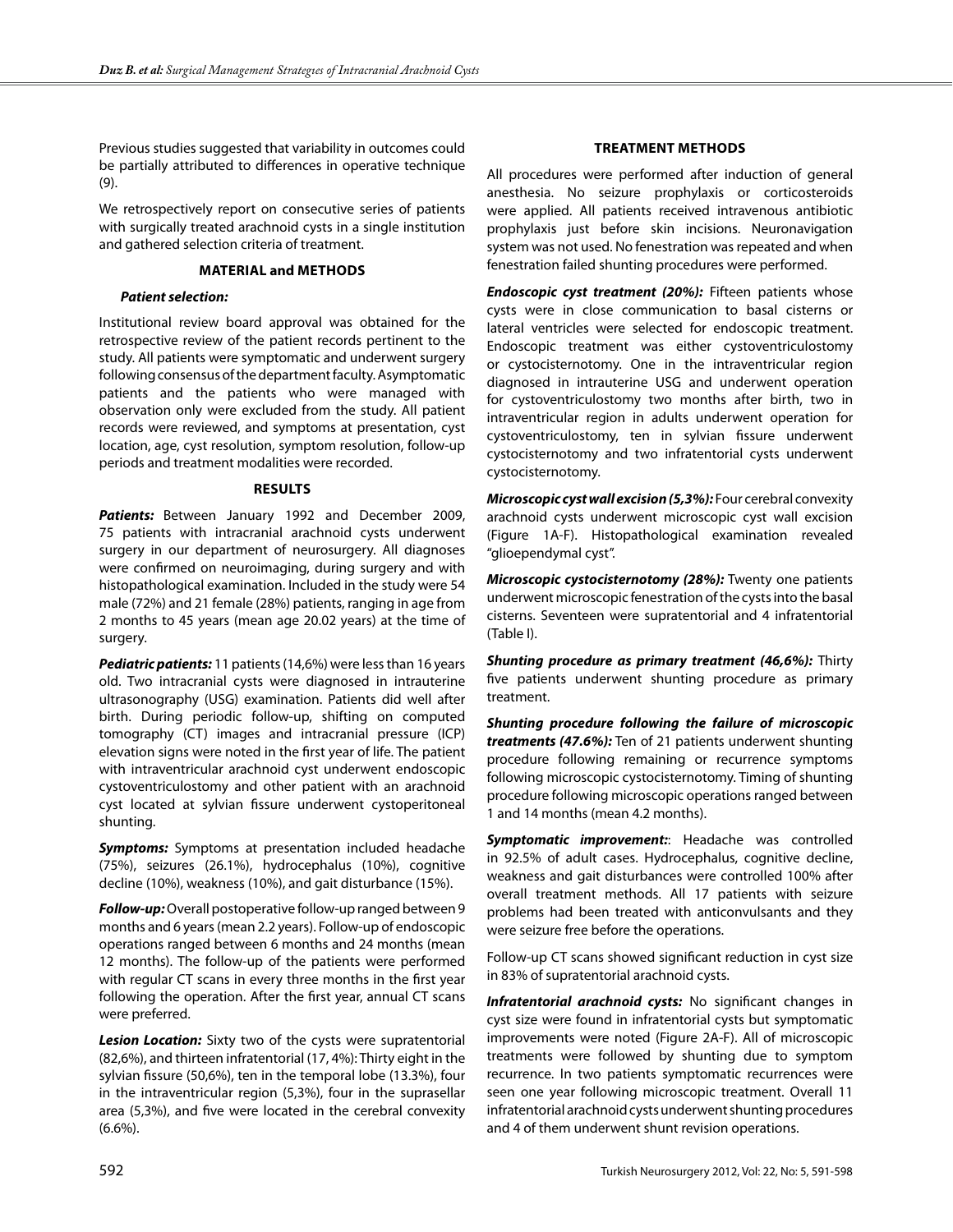

**Figure 1:** Preoperative axial **(A)**, sagittal **(B)** and coronal **(C)** T1 Weighted MRI images of a left cerebral convexity arachnoid cyst is seen. D, E, F, Postoperative axial **(D)**, sagittal **(E)** and coronal **(F)** T1 Weighted MRI images showing significant decrease in cyst size.

|                        | <b>Cyst location</b>      | Endoscopic               | Microscopic<br>cyst wall<br>resection | Microscopic<br>cystocisternotomy | shunting       | Shunting<br>following<br>microscopic<br>op. | Shunt<br>revision |
|------------------------|---------------------------|--------------------------|---------------------------------------|----------------------------------|----------------|---------------------------------------------|-------------------|
| Supratentorial<br>(62) | Sylvian (38)              | 10                       |                                       | 10 <sup>°</sup>                  | 18             | 4                                           | 6                 |
|                        | Temporal (10)             | $\overline{\phantom{a}}$ |                                       | 3                                | 7              | $\overline{2}$                              |                   |
|                        | Intraventricular (5)      | 3                        |                                       | ÷.                               | 2              |                                             |                   |
|                        | Suprasellar (4)           | $\overline{\phantom{a}}$ | $\overline{\phantom{a}}$              | $\overline{4}$                   | Ξ.             | $\overline{\phantom{a}}$                    |                   |
|                        | Cerebral<br>convexity (5) |                          | 4                                     |                                  |                |                                             |                   |
| Infratentorial<br>(13) | Infratentorial (13)       | $\overline{2}$           |                                       | 4                                | $\overline{7}$ | $\overline{4}$                              | 4                 |
| <b>Total (75)</b>      |                           | 15 (20%)                 | $4(5,3\%)$                            | 21 (28%)                         | 35 (46,6%)     | 10                                          | 11 (24,4%)        |

*Complications:* There was no operative mortality in our series.

*Subdural hematoma:* Two patients developed subdural hematoma postoperatively, which was operated and evacuated (Figure 3A-C). Cause of bleeding was the bridging veins between the cyst wall, the dura and the cortex (Figure 4). Subdural hygroma: Four patients who underwent shunting procedure developed subdural hygromas. We have managed subdural hygromas only by observation. In the later follow-up controls these subdural hygromas were resolved (Figure 5).

*Meningitis:* One patient developed meningitis and was treated with appropriate antibiotics. *CSF leak:* Endoscopically operated three patients were treated for CSF leak. The patient whose intraventricular arachnoid cyst was diagnosed in intrauterine life and underwent endoscopic cystoventriculostomy needed an operation for dural repair due to CSF leak. Other two patients with CSF leak were adults and they were treated with tight head bandages for ten days.

*Cranial nerve palsy:* We observed slight slowing of eye lid opening due to excessive microscopic dissection of arachnoid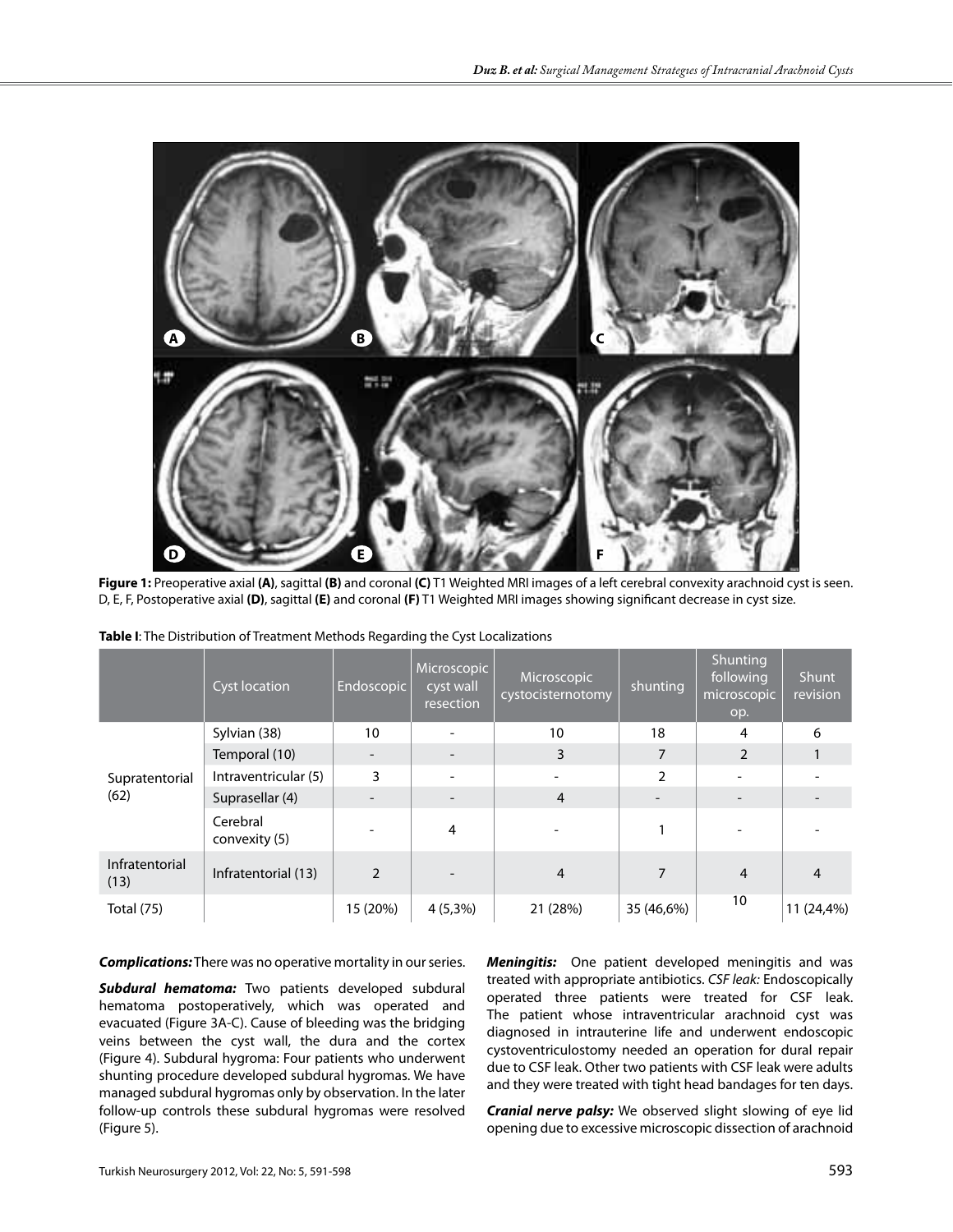

**Figure 2**: 20-year-old man. Preoperatively presented with headache and nausea. Patient underwent endoscopic cystocisternotomy operation. Preoperative and postoperative 3rd months CT cisternography revealed no change **(A,B,C)** but patient is without symptoms under follow-up. Thick arachnoid membrane, arachnoid trabeculations and tough adhesion where the cranial nerve invaginates are seen **(D,E,F)**.



**Figure 3**: Preoperative image of the arachnoid cyst **(A)**. Left parietal subdural hematoma following endoscopic cystoventricolostomy **(B)**. Subdural hematoma was evacuated, cystoventriculostomy has successfully resolved the midline shift **(C)**.



**Figure 4**: Bridging veins between cerebral cortex, dura and arachnoidal membranes.

membranes covering third nerve in one patient. *Dizziness:* 20 of 54 adult patients suffered from dizziness for one to three months after operation.

*Failure of macroscopic or endoscopic treatments (47.6%):* There was not any failure of endoscopic treatment in our series. We think that this is not because of superiority of endoscopic treatment but because of the relative minority of those patients in our series.

**Shunt revisions:** Overall, 45 patients (60%) underwent shunt procedures including primary shunting and combined operations. 11 of 45 patients (24,4%) underwent operations for shunt revision one or multiple times.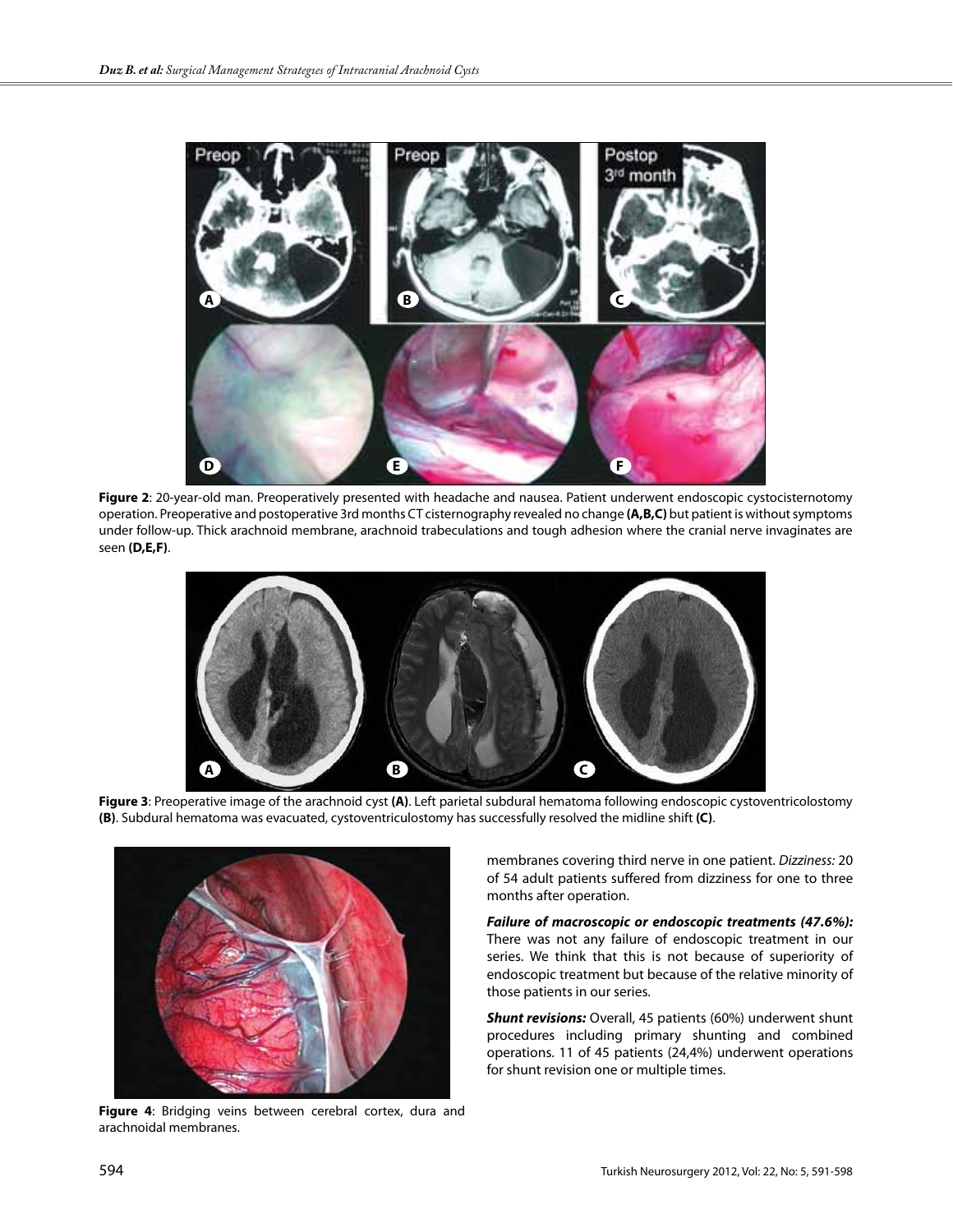

**Figure 5**: An intracranial cyst was diagnosed in intrauterine USG examination. Patient was well doing after birth. During periodically follow-up shifting at CT and ICP elevation signs were noted. Patient underwent cystoperitoneal shunting. 1,5 month after operation subdural hygroma was noted and managed with observation. 1,5 years after shunting procedure subdural hygroma was resolved.

# **Illustrative cases**

#### *Case 1*

60- year-old woman was incidentally diagnosed a right occipital arachnoid cyst. The patient was symptom free and underwent periodical follow-up for cyst progression annually for 10 years. Headache and gait disturbance gradually exacerbated 2 years prior to operation. Eventually after clearly showing the expansion of the cyst and attributing the symptoms to the cyst expansion, the benefits of the endoscopic cystoventriculostomy were discussed with the patient. Symptoms gradually resolved following the operation. Six months following the operation the cyst size was significantly reduced even in comparison with previous ten years.

*Technique for endoscopic cyst fenestration (Endoscopic cystoventriculostomy):* A burr was used for access, with the entry site determined by the region within which the arachnoid cyst was located. We opened the dura at the dome of the arachnoid cyst. A 4 mm, 0° or 30° rigid lens endoscope (Kar Storz<sup>®</sup>, Tutlingen, Germany) was used for the initial exploration. After exploring the intraarachnoidal space we inserted endoscopic instruments next to the endoscope in the burr hole. Once the target site has been selected, a bipolar diathermy instrument is used both to attenuate the tissue and to provide a blunt instrument to perforate the cyst wall. After a small communication between the cyst and the cistern or ventricle has been made, a progressive enlargement of the fenestration is created using a combination of blunt perforation, and sharp scissors to connect a series of smaller fenestrations and to maintain a large conduit for CSF egress. (Figure 6).

#### *Case 2*

22-year-old woman presented with headache. After evaluation of the patient, headache was attributed to the cyst and options of the surgical intervention were discussed with the patient. Eventually endoscopically cyst wall excision

Turkish Neurosurgery 2012, Vol: 22, No: 5, 591-598 595

(cystocisternotomy) operation was performed. Cyst size progressively enchased and 5 months later temporal lobe was significantly enlarged (Figure 7 A,B). The patient's right eyelid was slightly slow in comparison with left. This was attributed to the extensive manipulation of the oculomotor nerve (Figure 7f).

*Endoscopic cystocisternotomy:* The arachnoid cysts located in the middle cranial fossa were selected for creation of a fenestration between the cyst and the basal cisterns. A 2-cm curvilinear incision was made behind the hairline from the root of the zygoma, extending superiorly. Muscle fiber separating dissection through the temporalis muscle was then performed, allowing placement of a self-retaining retractor. A burr hole was placed on the squamosal bone and 4 mm, 0° or 30° rigid lens endoscope (Karl Storz<sup>®</sup> Tutlingen Germany) was used for the initial cannulation. After exploring the intraarachnoidal space we inserted endoscopic instruments next to the endoscope in the burr hole. Once the cyst is safely cannulated, the anatomy of the region dictates the performance of the distal fenestration. By advancing the endoscope along the sphenoid ridge, the internal carotid artery bifurcation and the ipsilateral optic nerve midcerebral artery, anterior cerebral artery, olfactory nerve and oculomotor nerve should be visible (Figure 7E, f). The membranes separating arachnoid cyst from basal cisterns are mostly heterogeneous in thickness (Figure 7D). Endoscopic fenestration and cyst wall resection should be started from the thinnest part by using blunt and sharp dissection techniques which we always use in microscopic operations. Cyst wall remnants separating the cyst and basal cisterns should be removed as much as possible in order to prevent recurrence. CSF pulsations, demonstrating free communication of the deep cisterns, confirm successful completion of the procedure. The wound was then filled with saline solution, and the dura was repaired with an onlay dura substitue. The temporalis muscle and scalp were then reapproximated with interrupted 3-0 absorbable polyglactin sutures, followed by running 4-0 nylon sutures. A cyst catheter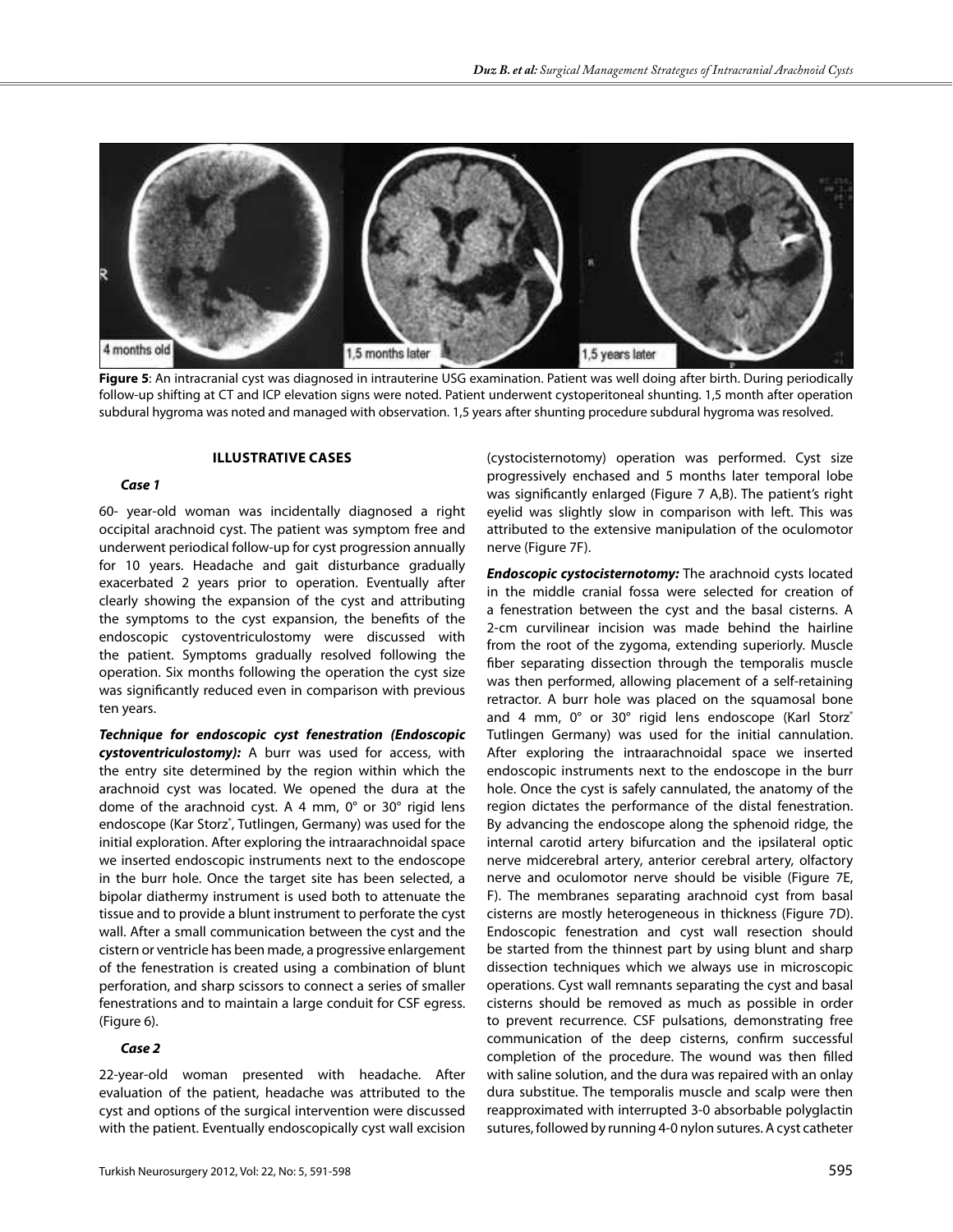

**Figure 6**: 60-year-old woman was incidentally diagnosed a right occipital arachnoid cyst. The patient was symptom free and underwent periodically follow-up for cyst progression yearly for 10 (ten) years **A, B, C, E, F**. The patient underwent operation in 2006 due to symptomatic expansion of the cyst. Six months following the operation the cyst size was significantly reduced even in comparison with previous ten years. Intraoperative endoscpoic view of the cyst wall is seen on **D**.



**Figure 7**: 22-year-old woman with left middle fossa arachnoid cyst. **A.** and **B.,** Preoperative CT scans. **C** and **E.,** Postoperative CT scans showing significant decrease in cyst size. **C.,** Intraoperative endoscopic view of the membranes separating the basal cisterns and cyst cavity. **F.,** Endoscopic view of the membranes at the end of the cystocisternotomy operation. By advancing the endoscope along the sphenoid ridge, the internal carotid artery bifurcation and the ipsilateral optic nerve middle cerebral artery, anterior cerebral artery, olfactory nerve and oculomotor nerve is visible. The membranes separating arachnoid cyst from basal cisterns mostly are heterogenous in thickness.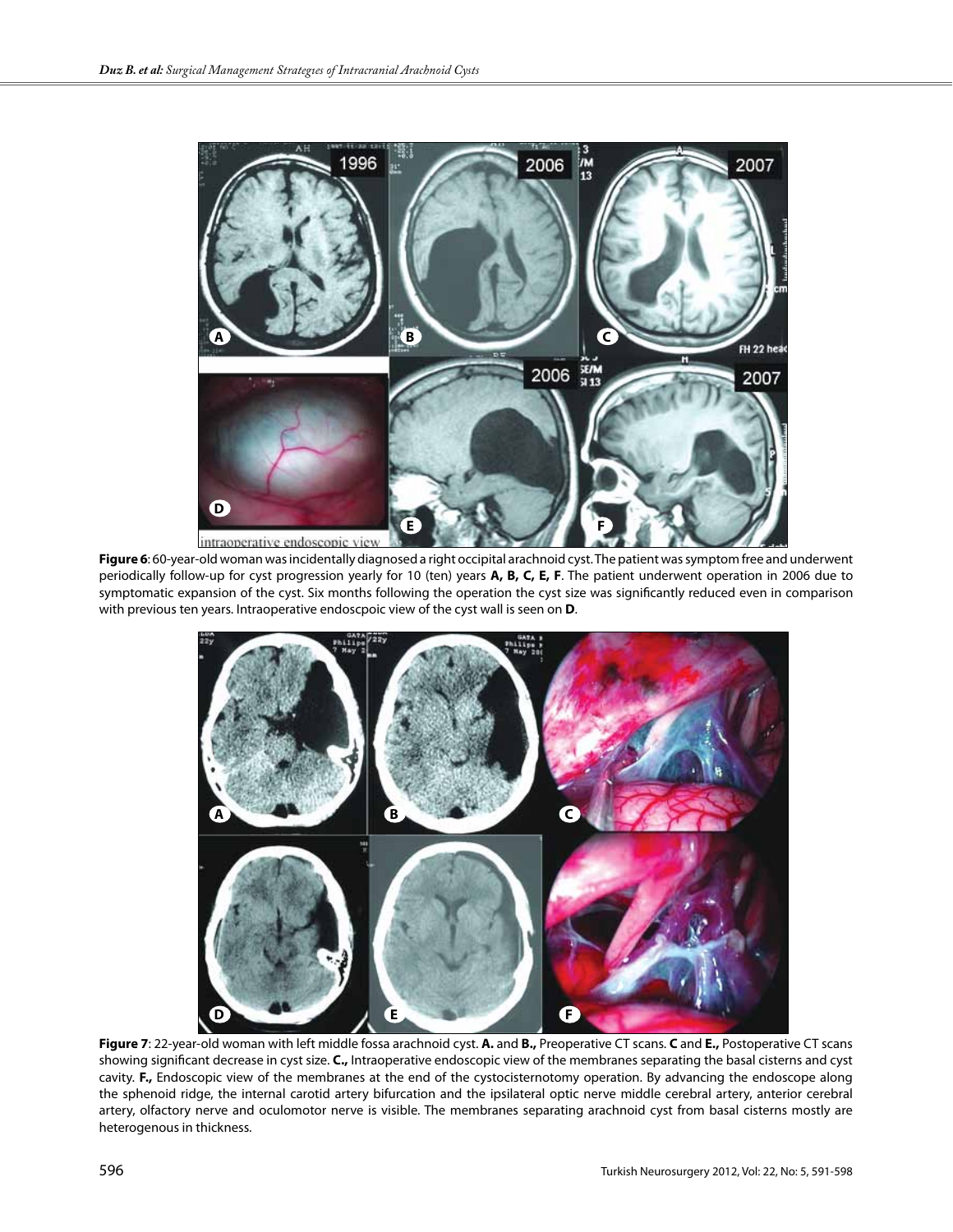was not routinely left in place after the procedure. Following extubation and transportation to the recovery room, patients had an overnight stay in the intensive care unit.

#### **Discussion**

The best surgical management of intracranial arachnoid cysts remains controversial.

Extensive application of cranial investigation methods resulted in diagnosing of the intracranial arachnoid cysts incidentally. Management of the asymptomatic lesions also remains controversial somehow. In this report we reviewed arachnoid cysts with a focus on the surgical management and selection criteria for management. All authors agree that symptoms of intracranial hypertension (with or without hydrocephalus), intractable seizures, and focal neurological deficits warrant treatment (1,4,6,7,12). Our selection criteria for management were age, symptomatic presentation, lesion location, and close communication with a ventricle or a cisternal compartment. During the time interval of this study we have performed cyst shunting, craniotomy for fenestration or cyst wall resection, and endoscopic fenestration.

#### *Selection for shunting:*

In our series we preferred shunting as standard treatment in patients younger than 1 year old except one case who underwent endoscopic cystoventriculostomy (Figure 5) Our second indication for shunting was recurrent or symptomatically persistent arachnoid cysts following other treatment modalities, regardless of age.

Arai et al. presented their results of treatment with cystoperitoneal (CP) shunting of 77 patients with middle fossa arachnoid cysts. In their series they treated 20 asymptomatic patients (2). CP shunting is minimally invasive and achieves a high rate of resolution on neuroimaging. However, in the absence of definite symptoms, shunting should be reconsidered, because of shunt dependency. Kim et al reported this risk of shunt dependency in patients with arachnoid cysts treated with CP shunting (8). At the first half of this study period authors preferred shunting as the first line of treatment. Later on regarding the dependency and the improvement of novel techniques we have reconsidered the treatment options. In the later period, we avoided shunt placement as the first treatment option.

## *Selection for microscopic cyst wall resection:*

If an arachnoid cyst is located in the cerebral convexity and has displaced brain structures or is symptomatic at the time of presentation, we prefer microscopic cyst wall resection as much as possible. Most of these lesions are of a special kind of arachnoid cyst formation consisting of a luminal epithelial layer connected with a glial sheet, followed peripherally by a thin connective tissue covering. The glial nature of parts of the cyst lining can be shown by glial fibrillary acidic protein staining. Some authors have referred to these cysts as "glioependymal" (6). Four cerebral convexity arachnoid

cysts underwent microscopic cyst wall excision in our series and the results were excellent. We have not experienced any recurrence or need for shunting (Table I).

## *Endoscopic cyst wall excision (cystoventriculostomy or cystocisternotomy):*

Patients with a cyst in close communication with a ventricle or a cisternal compartment are candidates of establishing an effective fenestration either endoscopically or microscopically. In our series we have not performed our endoscopic operations via a working channel. Instead, we used the burr hole as our working channel. The displacement of adjacent structures by the cyst provides a wide corridor through which the deep anatomic structures can be observed and accessed without brain retraction. (Figure 7D, F). Greenfield et al. presented a series of 33 patients treated endoscopically or with endoscopically assisted cyst fenestration in 2005 (5). They have reported 96.9% successful fenestration with an excellent rate of long-term patency. They have beautifully presented the methods of endoscopic cyst fenestration. Our series was consisted of six patients and was quite heterogeneous. We have described our methods of cystoventriculostomy or cystocisternotomy in details. We achieved 100% success rate by means of fenestration. We can say that it is possible to perform successful fenestration but due to the small number of patients in our series we were unable to compare our results with microscopic operations. We think that endoscopic operations are cosmetically more acceptable, and postoperative recovery time is shorter than microscopic operations, but common difficulties of working with endoscope ie. lack of 3D vision, and the need for specially produced hand instrument should be remembered.

*Infratentorial arachnoid cyst:* We observed that the cyst size does not significantly change even after extensive marsupialization of the cyst wall with microsurgical techniques, microscopic or endoscopic fenestration and shunting procedure in infratentorial arachnoid cysts in our series. But the symptoms of the patients resolved. The arachnoid membranes are noted to be thicker and more adherent where arteries pass through the wall of one cisternal compartment to join another. These tough adhesions are also present at the point where the cranial nerve invaginates the arachnoid, and it is usually not possible to remove all the arachnoid septations without undue risk of injury to the traversing lower cranial nerves. Consequently response to surgery may be short lived, with reformation of the cyst within weeks of operation. (13). Mostly posterior fossa arachnoid cysts underwent shunting procedures following cystocisternotomy. In our series, all microscopic cystocisternotomy operations eventually needed shunting procedures except two endoscopic operations. We think that this may not be because of the superiority of the endoscopic procedure but due to the short follow-up of endoscopic operated patients in our present series. If the patients who underwent endoscopic cystocisternotomy present to us again with the same symptoms we will choose the shunting procedure.